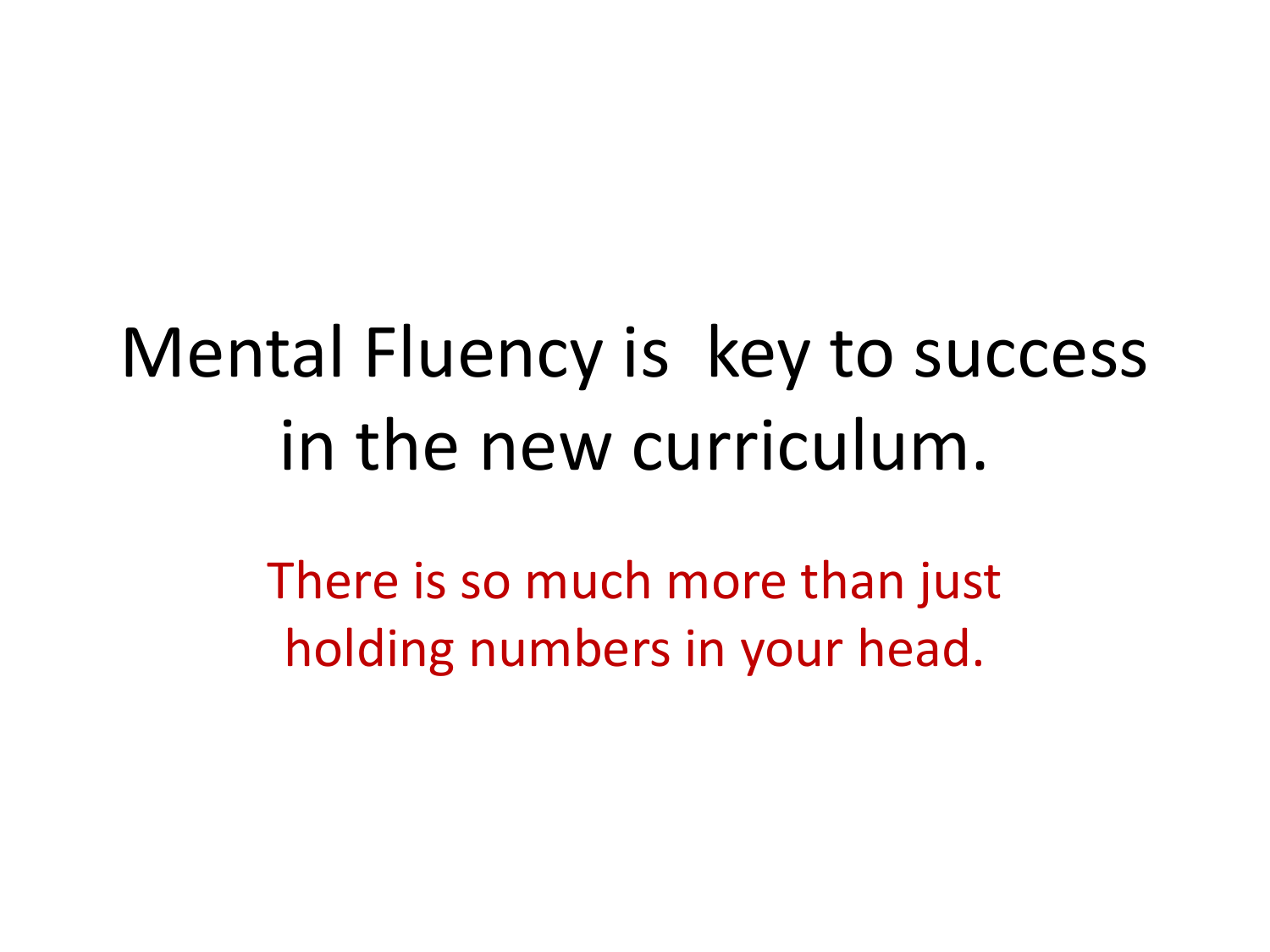# New 2014 SATS

- **Changes to KS2 tests**
- In 2016, tests will be based on the new curriculum.
- Paper 1 arithmetic (30 minutes and 30 marks).
- Paper 2 & 3 mathematical fluency, solving problems and reasoning (40 minutes and 40 marks per paper).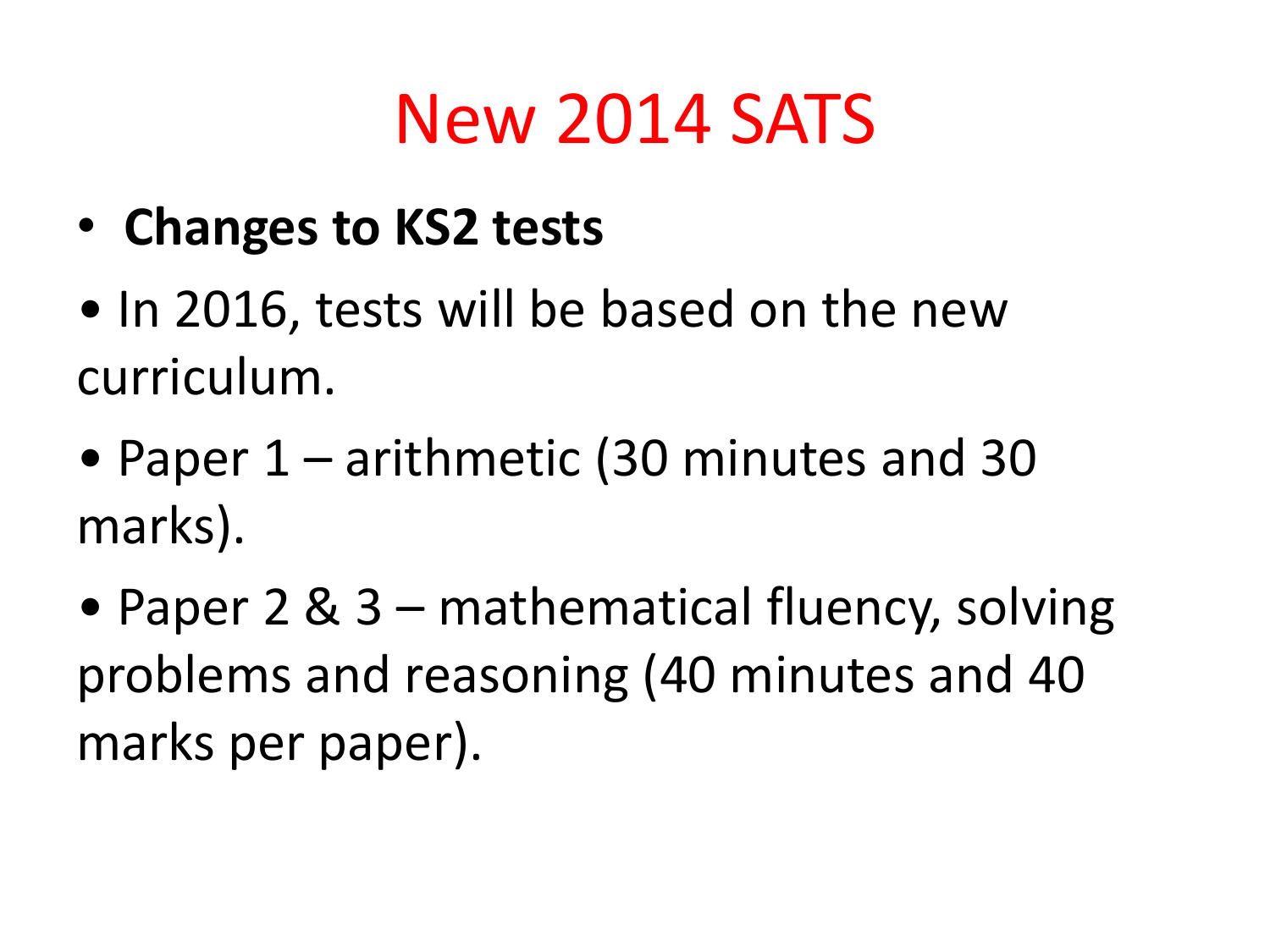### **Number fluency - Aims**

- Three key goals efficiency, accuracy and flexibility.
- **Efficiency**  children have strategies that they understand, that don't have too many steps, where they can keep track of their working etc.
- **Accuracy** children can record carefully, use known facts correctly and check their answers.
- **Flexibility**  children can choose appropriate skills and strategies to solve problems.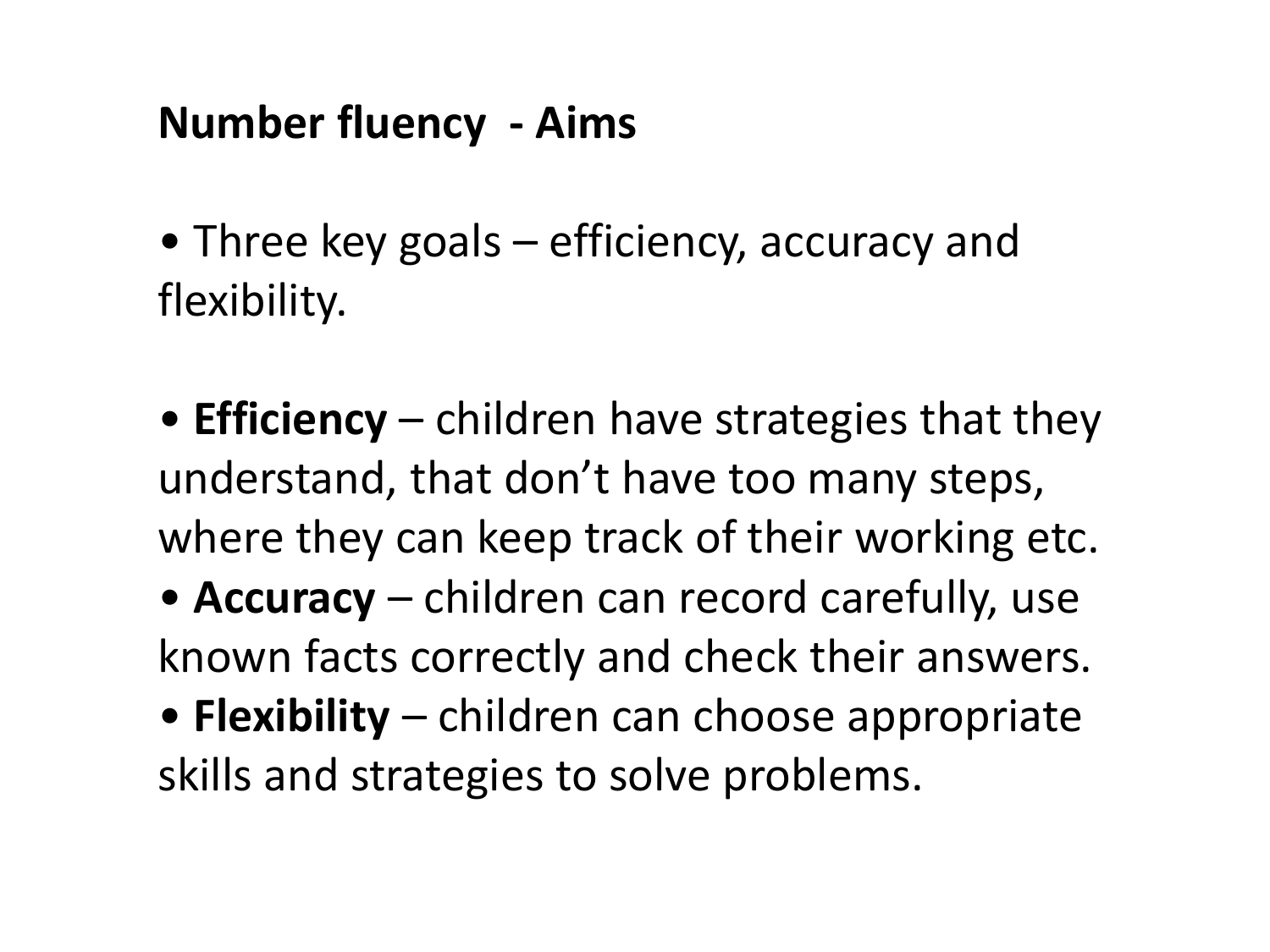#### **How to learn Times Tables**

The new curriculum expects 9 year olds to have efficient recall of table facts up to 12 x 12.

Use known facts to reach others

- Learn 8 x by doubling 4 x
- $\Box$  Learn 6 x by doubling 3 x
- $\Box$  Learn all square facts e.g.  $4 \times 4$ ,  $5 \times 5$ ,  $6 \times 6$ , etc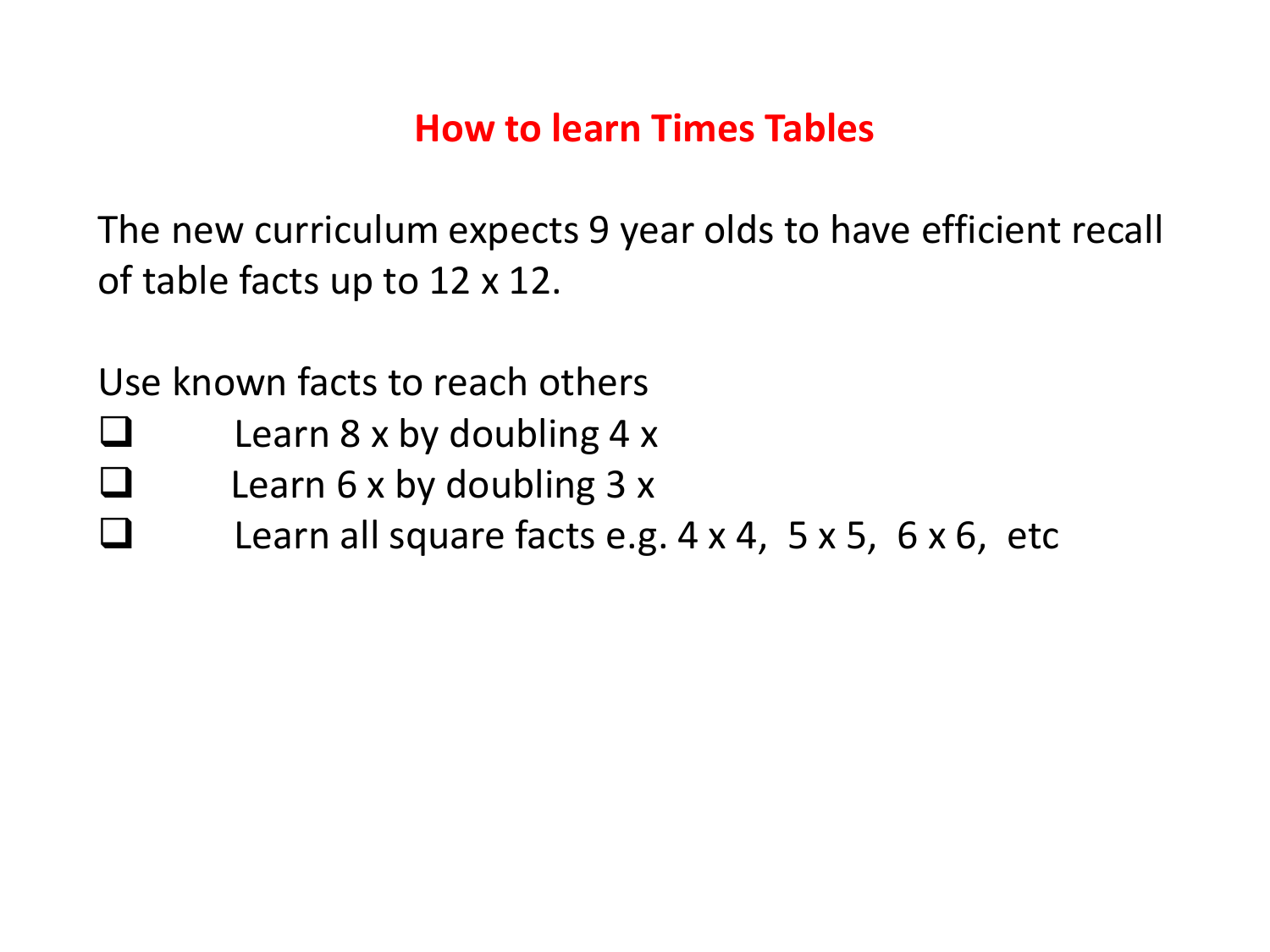#### **Number Sense and Flexibility**

Most calculations we do as adults daily are done mentally or with the aid of jottings rather than formal written methods and we would be remiss if we did not prepare our pupils adequately for this. Developing good number sense is crucial to overall mathematical development. Number sense is the ability to use number flexibly

Consider the problem:  $21 - 16 =$ . Pupils with good number sense are more likely to change the numbers to 20 – 15 to make the calculation easier or to use the up and over ten strategy (bridging through 10). Whereas, pupils with poor number sense tend to count back - this is inefficient

#### **Number Magnitude**

Developing number magnitude or estimation skills is crucial for pupils to identify how "reasonable" their answer is.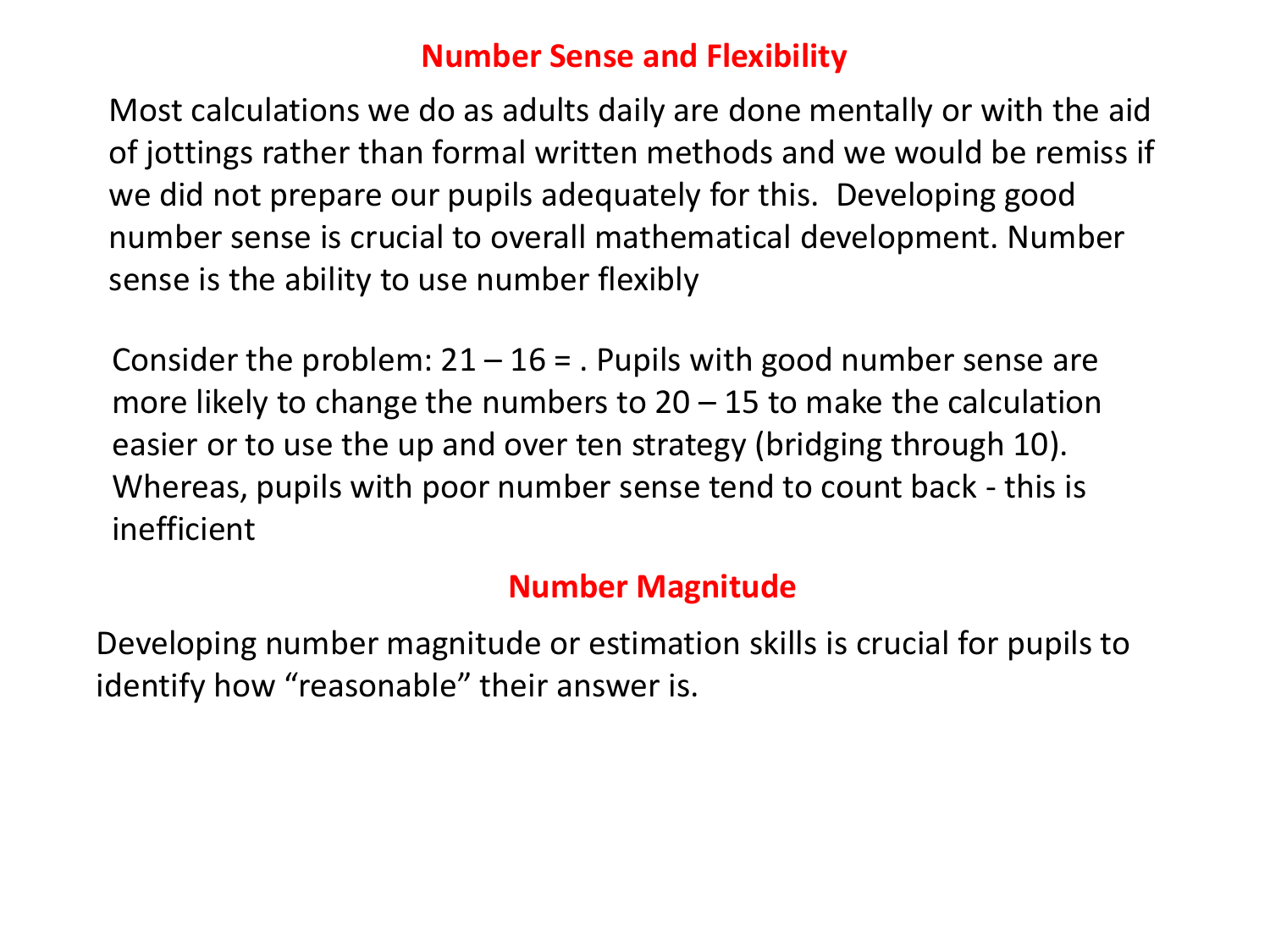# Concrete, Visual, Abstract

The new curriculum expects all concepts to be underpinned by a true depth of understanding, using visual modelling. This is called the Concrete, Visual and Abstract approach (CVA).

There are three phases in the CVA approach they need to master: concrete, pictorial and abstract. Reinforcement is achieved by going back and forth between these representations.

13 - 8 =

Active/Concrete Building Visual Images Abstract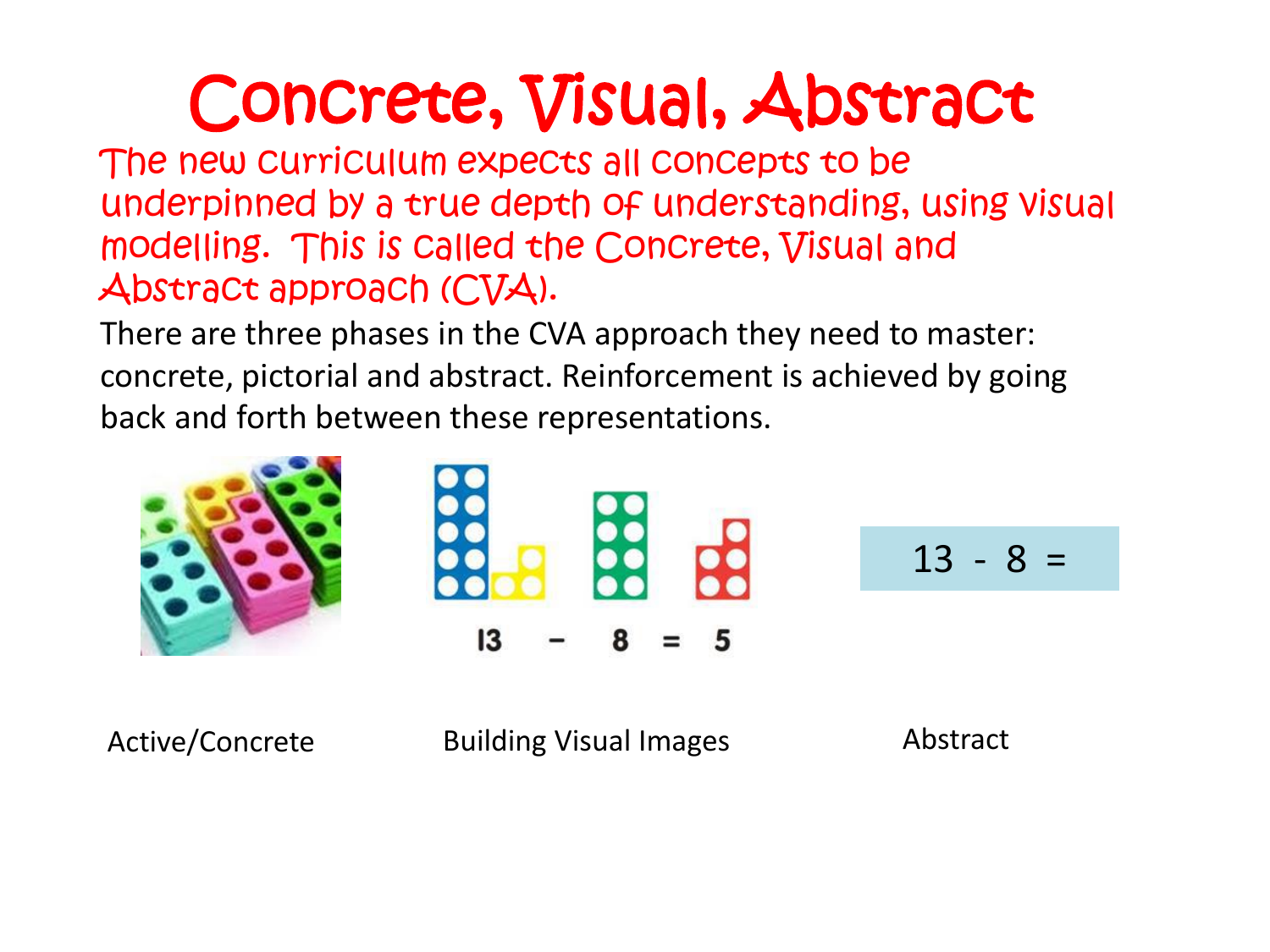## Language & Reasoning

The 2014 National Curriculum is explicit in articulating the importance of children using the correct mathematical language as a central part of their learning.

The Talk Task is a crucial opportunity for children to perform tasks where recording is at a minimum with the focus instead being on the correct use of mathematical language.

**Write as many words meaning '+' symbol as possible in 15 seconds Explain why the square root of 15 cannot be 3**

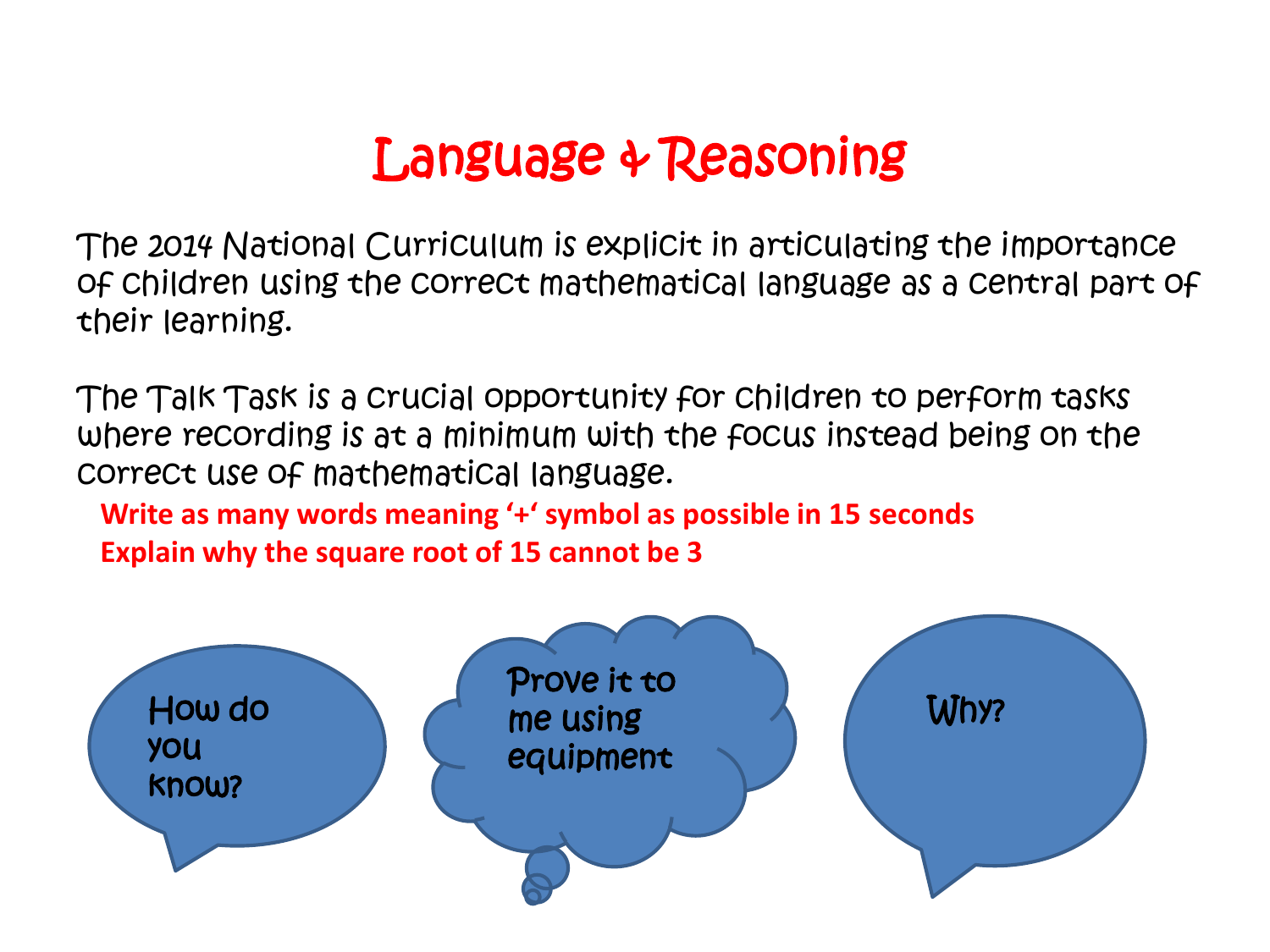Yrs 3 and 4 spend a great deal of time developing an understanding of calculation methods.

Yrs 5 and 6 consolidate this knowledge using larger numbers and applying this to real life problems.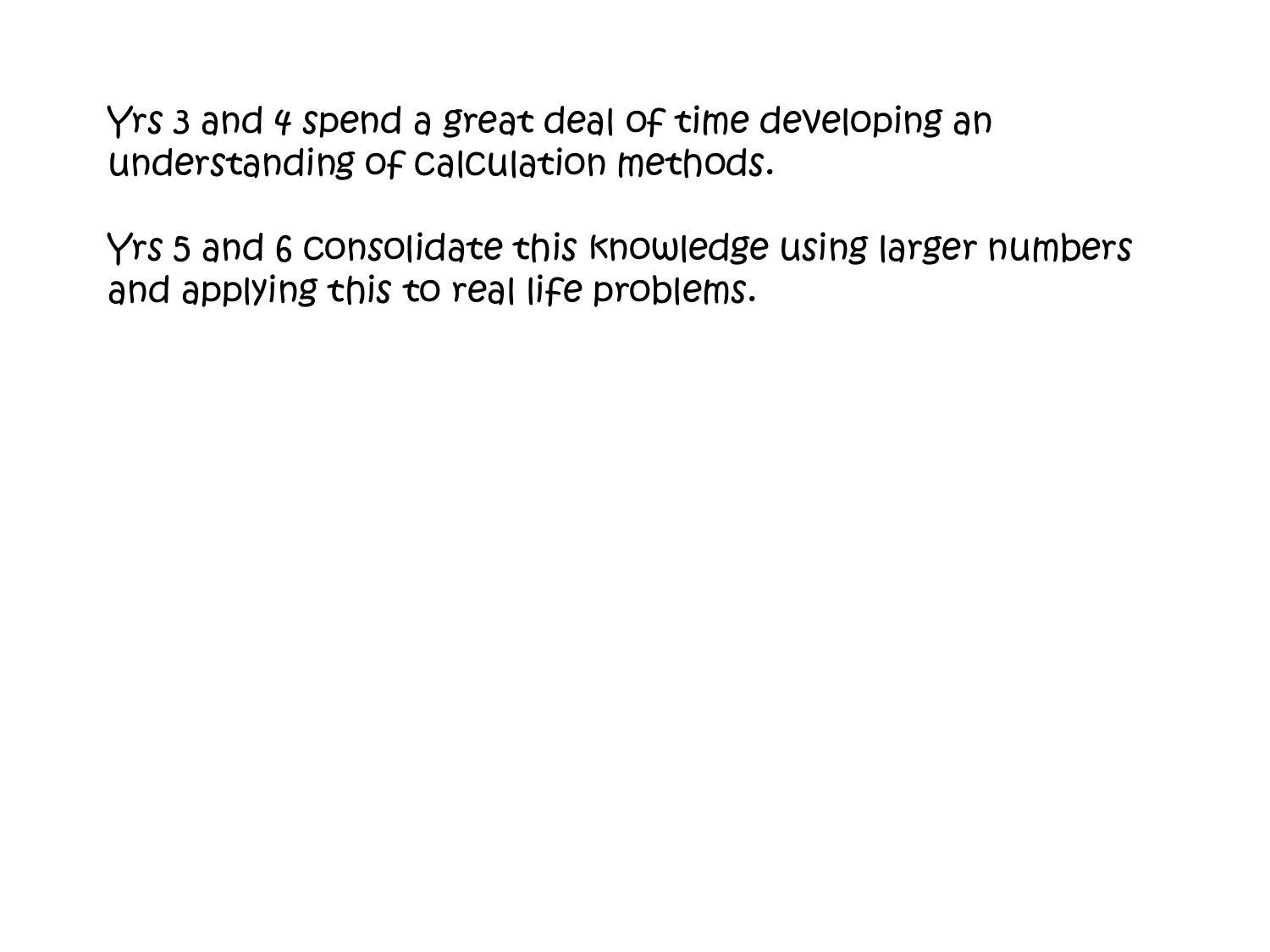### **Other maths support**

- There are various websites aimed at helping parents to support their children's learning in maths.
- Oxford Owl has games, activities and a
- 'jargon buster' -
- http://www.oxfordowl.co.uk/for-home/mathsowl/maths
- National Numeracy Parent Toolkit has tips and advice for different age groups http://www.nnparenttoolkit.org.uk/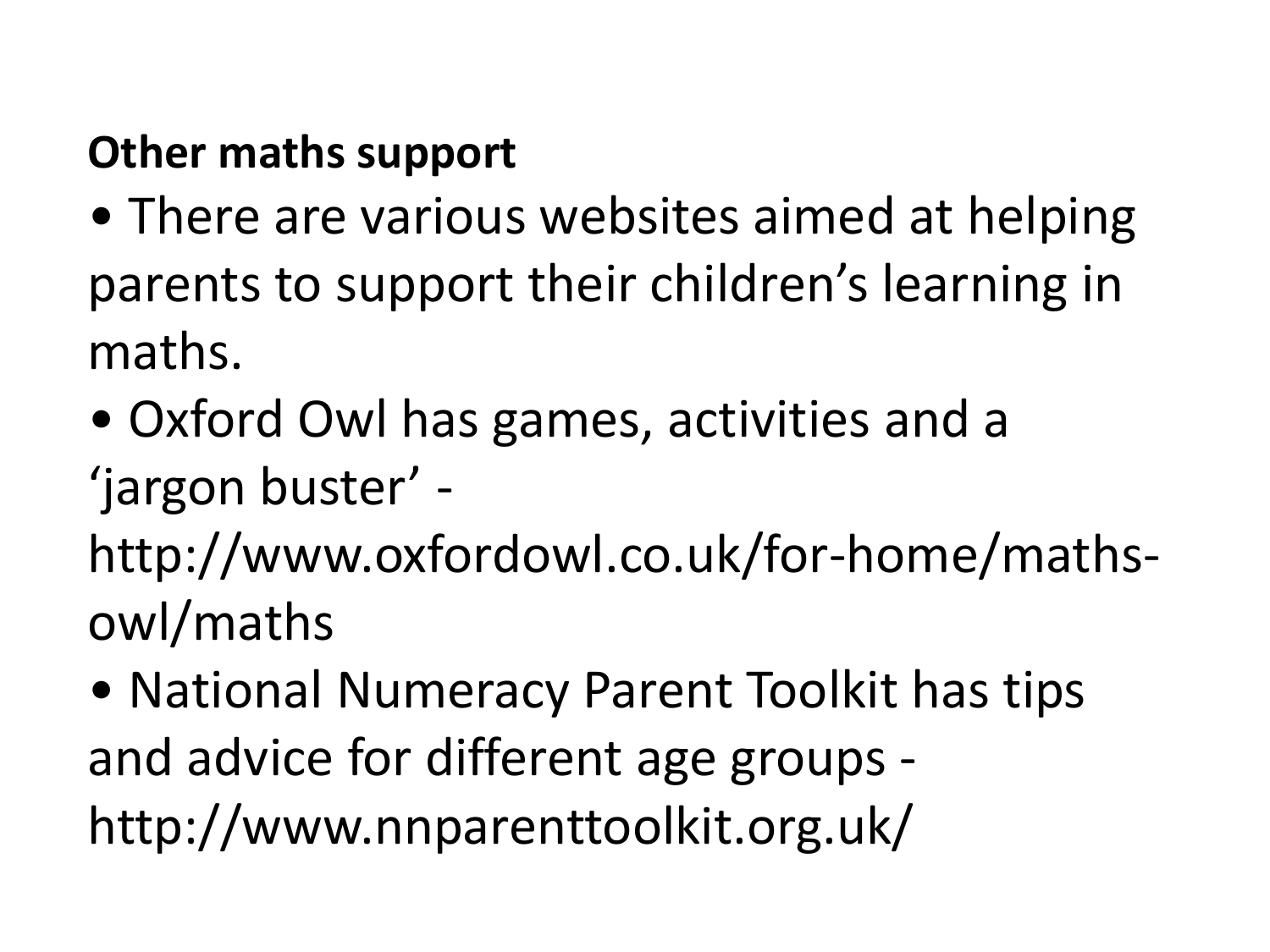### Concrete, pictorial, abstract



or leading to



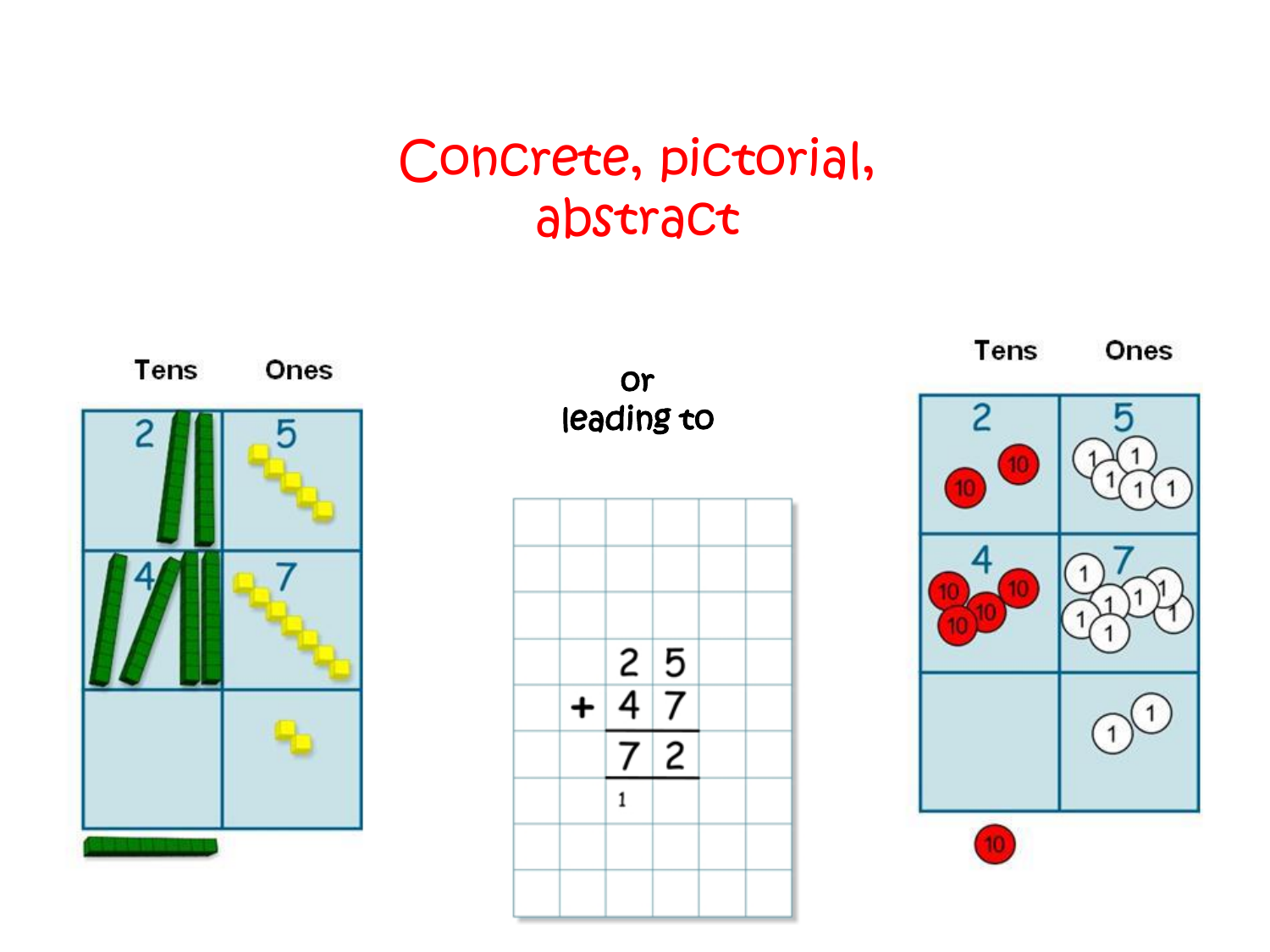## Reading in the new curriculum

This year nationally only 66% of children met the new reading standard. The bar has been raised.

The amount of reading in a relatively short time is more demanding, and the depth of vocabulary is more challenging.

It is therefore more important than ever that good reading habits are developed using good quality texts.

The best way to help your child is to develop a love of reading using a range of texts, fiction and non-fiction. This takes time and input. It needs a daily routine from when your child is small to build from.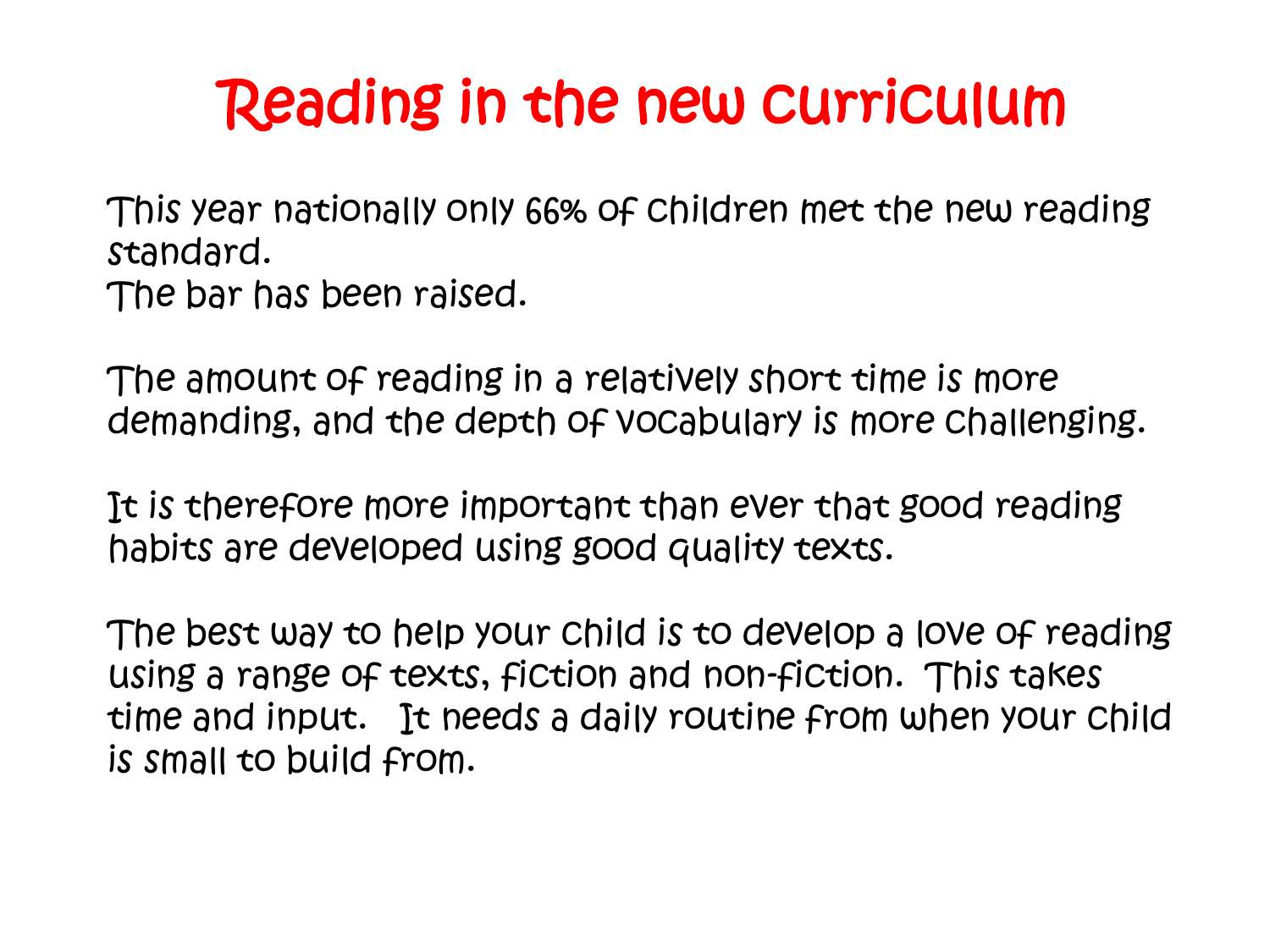#### **Expectations**

At KS2 children are expected to explain how the use of language creates images. e.g.

*In the paragraph beginning, There were, as I say… Malone compares the iguanodons to different animals. How do these comparisons help the reader understand what the iguanodons look like?* (1 mark)

We teach children to find the evidence in the text by referring back and use a quote to support their opinion. Children with slow reading speeds find this skill difficult.

*The iguanodons are described as inoffensive brutes… Look at the paragraph beginning: I do not know how long… (page 8). Explain how the descriptions of the iguanodons in this paragraph support the idea that they were both inoffensive and brutes. Use evidence from the text to support your answer.* (3 marks)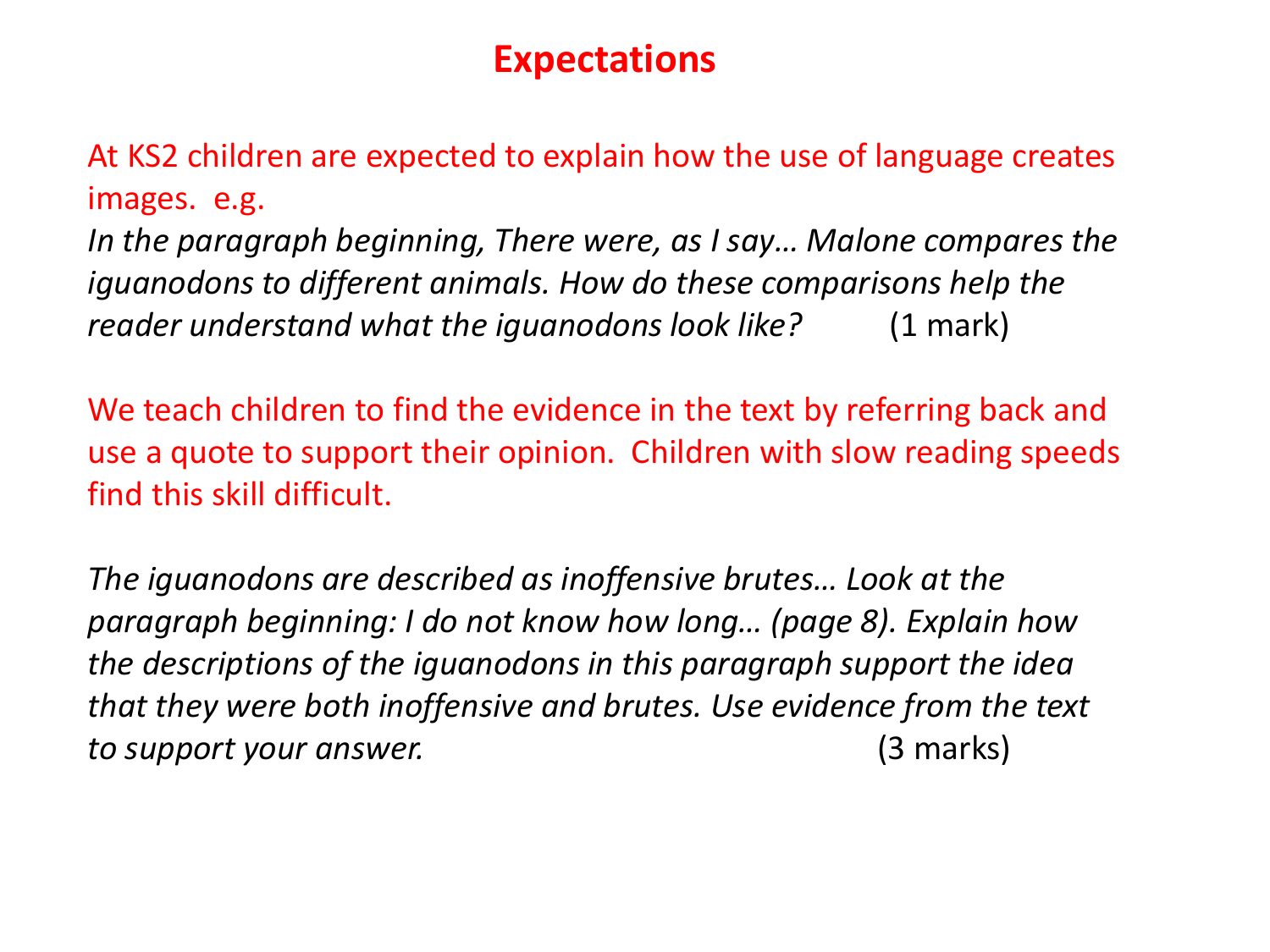### **Ways to help your child with comprehension**

If your child is a confident reader, ask him/her to **read through the passage by themselves first**, then re-read the extract together, clarifying meanings of unfamiliar words and ideas in the text.

**Don't accept the decoding of words as evidence of your child's comprehension** They needs to understand the meaning, inference and deductions within the book, which may not be obvious.

**Spend a good amount of time thoroughly reading the text before looking at the questions**, and really make sure your child has understood what he is reading about.

**Discuss the contents** by asking simple questions about the characters, their actions and the setting. Discuss what the problem is in the story, how the characters try to solve it and what happens in the end. Make predictions about what might have happened before the beginning of the extract, or what might happen next.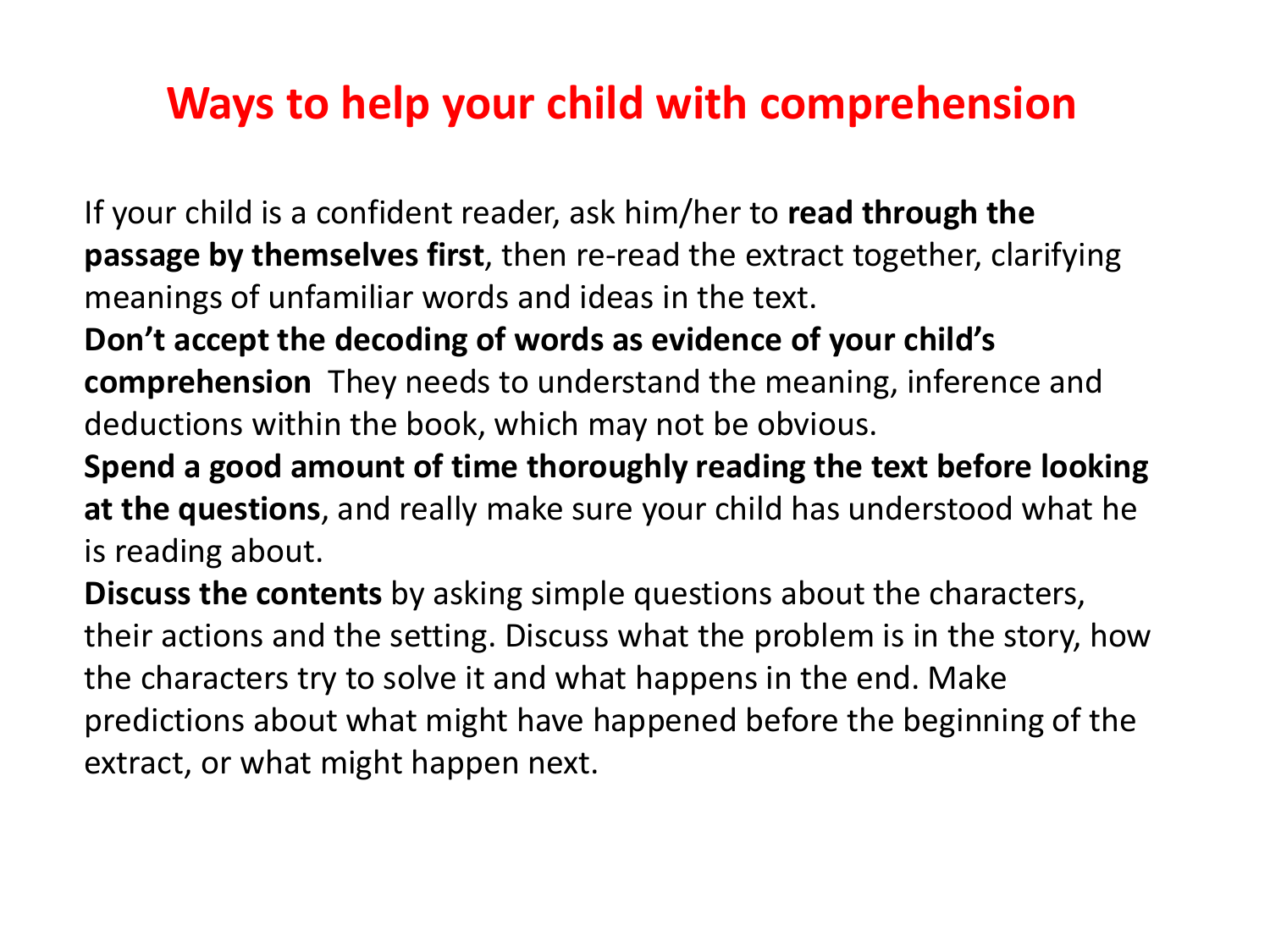**To help your child understand inference, encourage them to look out for anything that seems a bit strange** in the context of the text.

**Ensure your child reads the questions properly** Even simple questions can trip children up if, for example, they are asked to tick three boxes to show how a character is feeling, and only tick two.

Begin by **looking for key words** in the first question. Often the first question is literal and prepares the reader for more in-depth questions to follow.

**Make sure your child uses the text as evidence** to back up his answers, rather than his general knowledge.

Remind your child that they always needs to **answer in full sentences**, using part of the question and the information in the text to guide their answer.

**Reading comprehension is not a memory test; all the information your child needs is there on the page**. Encourage patience and perseverance; if the answer isn't immediately obvious, get your child to re-read the text, and it may come to them.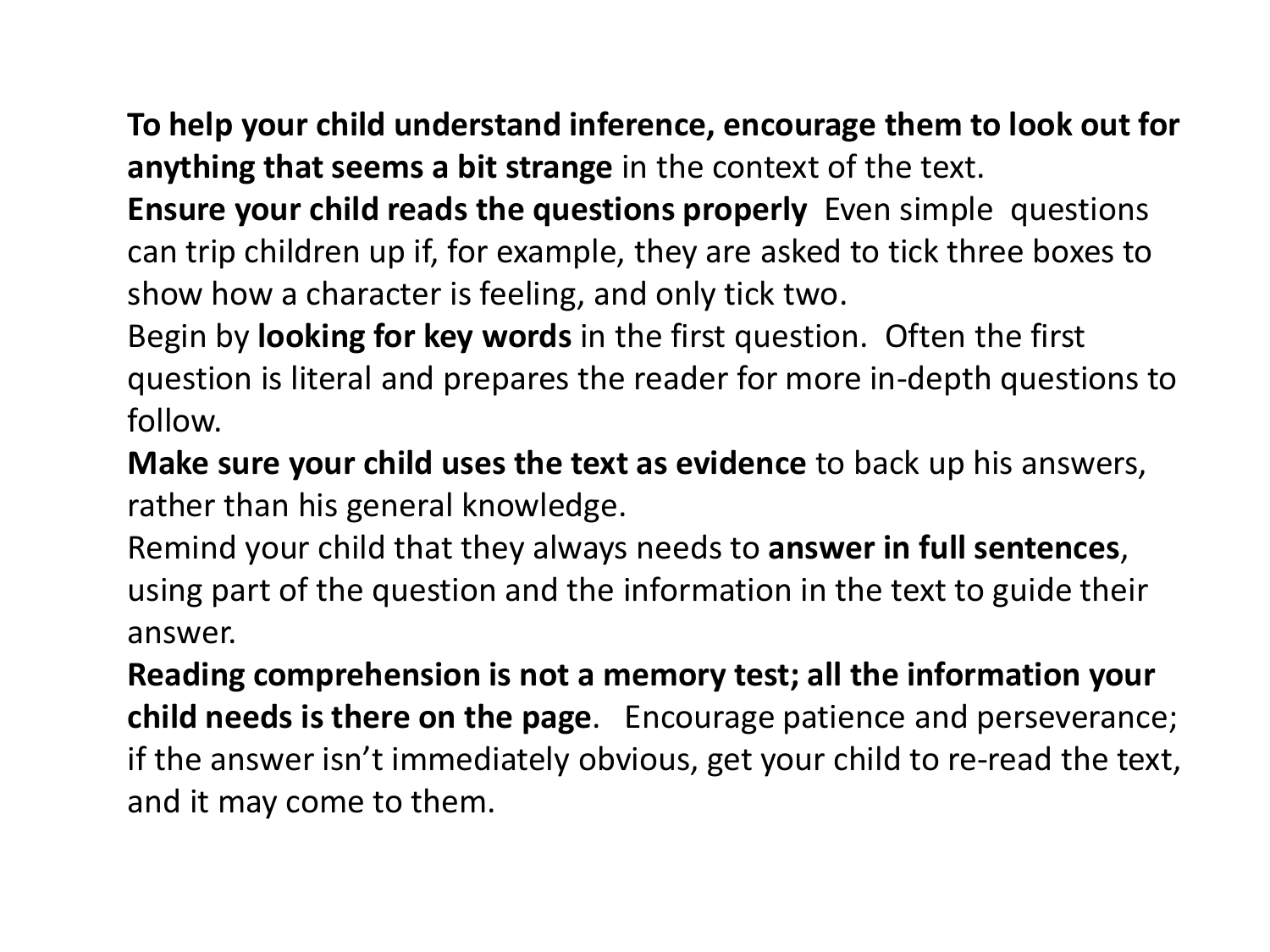## Reading for pleasure

Here are some tips for encouraging reading in your home with older children: **Ensure that your children see you reading**. It doesn't matter if it's the newspaper, a cookery book, romantic novel, detective mystery, short stories, computer manual, magazine - anything! **Encourage children to join in** - ask a child to read out a recipe for you as you cook, or the TV listings when you are watching TV

**Give books or book tokens as presents**, and encourage others to do so

**Visit the local library together** on a regular basis, and enjoy spending time choosing new books **Encourage children to carry a book at all times** so they can read on journeys or in spare moments – you can do this, too!

**Keep reading together**. There are lots of books that both adults and young people can enjoy. Try*The Curious Incident of the Dog in the Night-Time* by Mark Haddon, the *Harry Potter* series, or *The Life of Pi* by Yann Martel. Read books you can all talk about but make the talk light-hearted, not testing or over-questioning

**Go to libraries or bookshops when authors are visiting**. Children and teenagers love meeting their favourite writers - Jacqueline Wilson and Anthony Horowitz always have signing queues that are miles long!

**Make sure your home is a reading home** - have a family bookshelf and make sure there are shelves in your children's bedrooms as well.

**Don't panic if your child reads the same book over** and over again - be honest, we've probably all done it!

**Encourage your children and their friends to swap books** with each other. This will encourage them to talk and think about the books they are reading